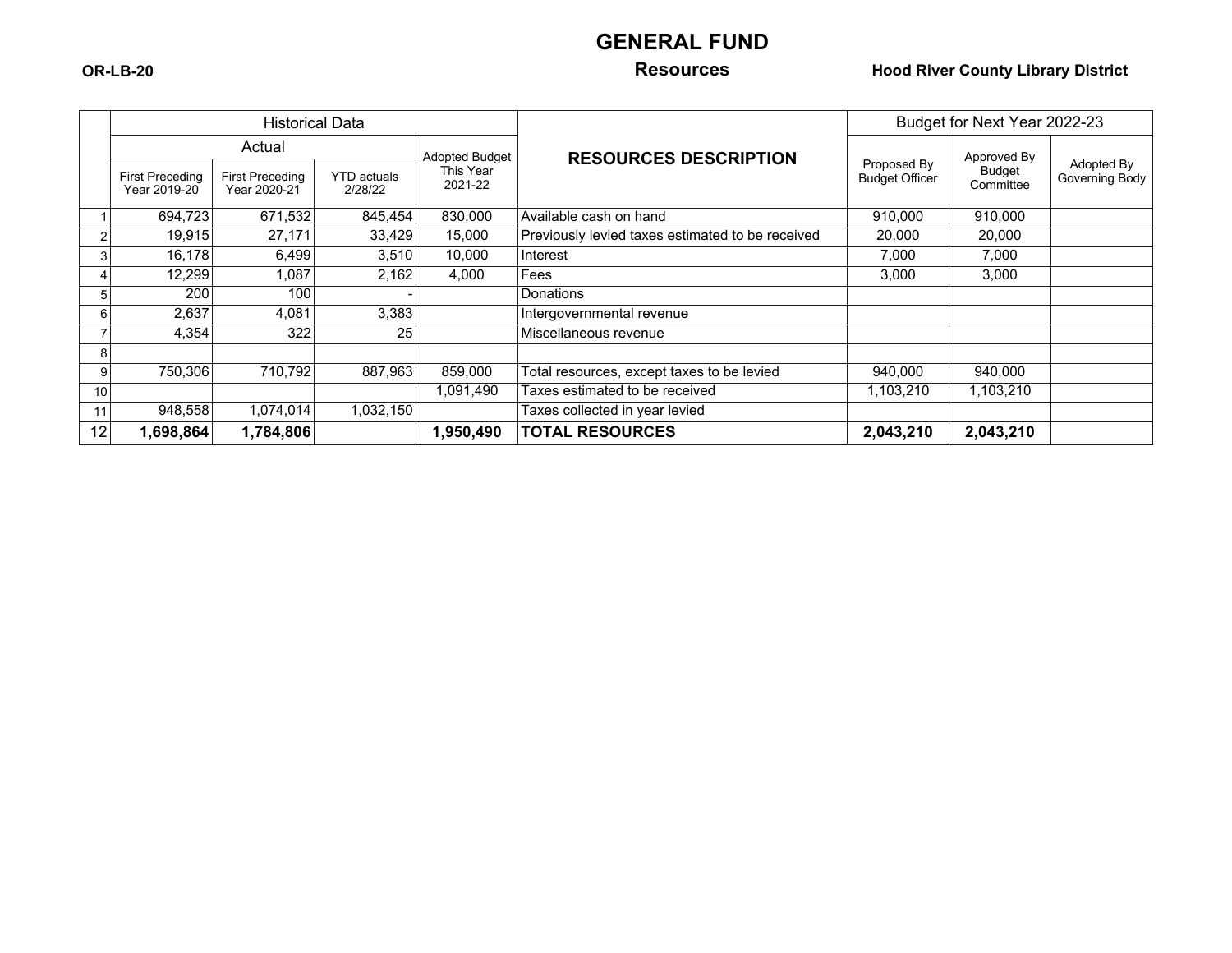# **GENERAL FUND**

# **LB-31 Detailed Requirements**

|                  |                                        |                                        | <b>Historical Data</b>  |                       |                                           | Budget for Next Year 2022-23         |                                        |                              |  |
|------------------|----------------------------------------|----------------------------------------|-------------------------|-----------------------|-------------------------------------------|--------------------------------------|----------------------------------------|------------------------------|--|
|                  |                                        | Actual                                 |                         | <b>Adopted Budget</b> | <b>REQUIREMENTS FOR:</b>                  |                                      |                                        |                              |  |
|                  | <b>First Preceding</b><br>Year 2019-20 | <b>First Preceding</b><br>Year 2020-21 | <b>YTD</b><br>2/28/2022 | This Year<br>2021-22  | <b>Hood River County Library District</b> | Proposed by<br><b>Budget Officer</b> | Approved by<br><b>Budget Committee</b> | Adopted by<br>Governing Body |  |
|                  |                                        |                                        |                         |                       | <b>LIBRARY OPERATIONS</b>                 |                                      |                                        |                              |  |
|                  |                                        |                                        |                         |                       | <b>PERSONAL SERVICES</b>                  |                                      |                                        |                              |  |
| $\boldsymbol{2}$ |                                        |                                        |                         |                       | <b>Salaries</b>                           |                                      |                                        |                              |  |
| 3                | 6,769                                  | 6,986                                  | 4,752                   |                       | 8,281 Library Clerk I                     | 8,767                                |                                        |                              |  |
| 4                | 98,255                                 | 91,914                                 | 73,742                  |                       | 115,605 Library Clerk II                  | 121,026                              |                                        |                              |  |
| 5                | 57,568                                 | 50,075                                 | 39,055                  |                       | 68,838 Library Assistant I                | 69,862                               |                                        |                              |  |
| 6                | 104,607                                | 57,948                                 | 41,429                  |                       | 63,265 Library Assistant II               | 67,725                               |                                        |                              |  |
| $\overline{7}$   | 67,269                                 | 117,702                                | 85,978                  |                       | 128,034 Librarian I                       | 143,676                              |                                        |                              |  |
| 8                | 45,511                                 | 54,039                                 | 37,140                  |                       | 65,291 Librarian II                       | 66,477                               |                                        |                              |  |
| 9                | 77,327                                 | 80,098                                 | 56,477                  |                       | 87,048 Library Director                   | 92,186                               |                                        |                              |  |
| 10               | 457,306                                | 458.762                                | 338,573                 |                       | 536.362 Total Salaries                    | 569,719                              |                                        |                              |  |
| 11               |                                        |                                        |                         |                       |                                           |                                      |                                        |                              |  |
| 12               |                                        |                                        |                         |                       | <b>Benefits</b>                           |                                      |                                        |                              |  |
| 13               | 33,446                                 | 35,923                                 | 27,213                  |                       | 43,068 Retirement                         | 45,765                               |                                        |                              |  |
| 14               | 35,564                                 | 35,097                                 | 25,664                  | 40,226 FICA           |                                           | 43,583                               |                                        |                              |  |
| 15               | 118                                    | 81                                     | 996                     |                       | 1,300 Workers' compensation insurance     | 1,300                                |                                        |                              |  |
| 16               | 68,356                                 | 75,352                                 | 49,427                  |                       | 136,280 Health insurance                  | 153,660                              |                                        |                              |  |
| 17               | 3,206                                  | 4,969                                  | 3,283                   |                       | 6,310 Unemployment insurance              | 5,128                                |                                        |                              |  |
| 18               |                                        |                                        |                         |                       | Other employee benefits                   |                                      |                                        |                              |  |
| 19               |                                        |                                        |                         |                       | 2,681 Paid family and medical leave       | 2,848                                |                                        |                              |  |
| 20               | 140,690                                | 151,422                                | 106,583                 |                       | 229,865 Total benefits                    | 252,284                              |                                        |                              |  |
| 21               |                                        |                                        |                         |                       |                                           |                                      |                                        |                              |  |
| 22               | 597,996                                | 610,184                                | 445,156                 |                       | 766,227 TOTAL PERSONAL SERVICES           | 822,003                              |                                        |                              |  |
| 22               |                                        |                                        |                         | 11.35                 | Total Full Time Equivalent (FTE)*         | 11.40                                |                                        |                              |  |
| 23               |                                        |                                        |                         |                       |                                           |                                      |                                        |                              |  |
| 24               |                                        |                                        |                         |                       | <b>LIBRARY OPERATIONS</b>                 |                                      |                                        |                              |  |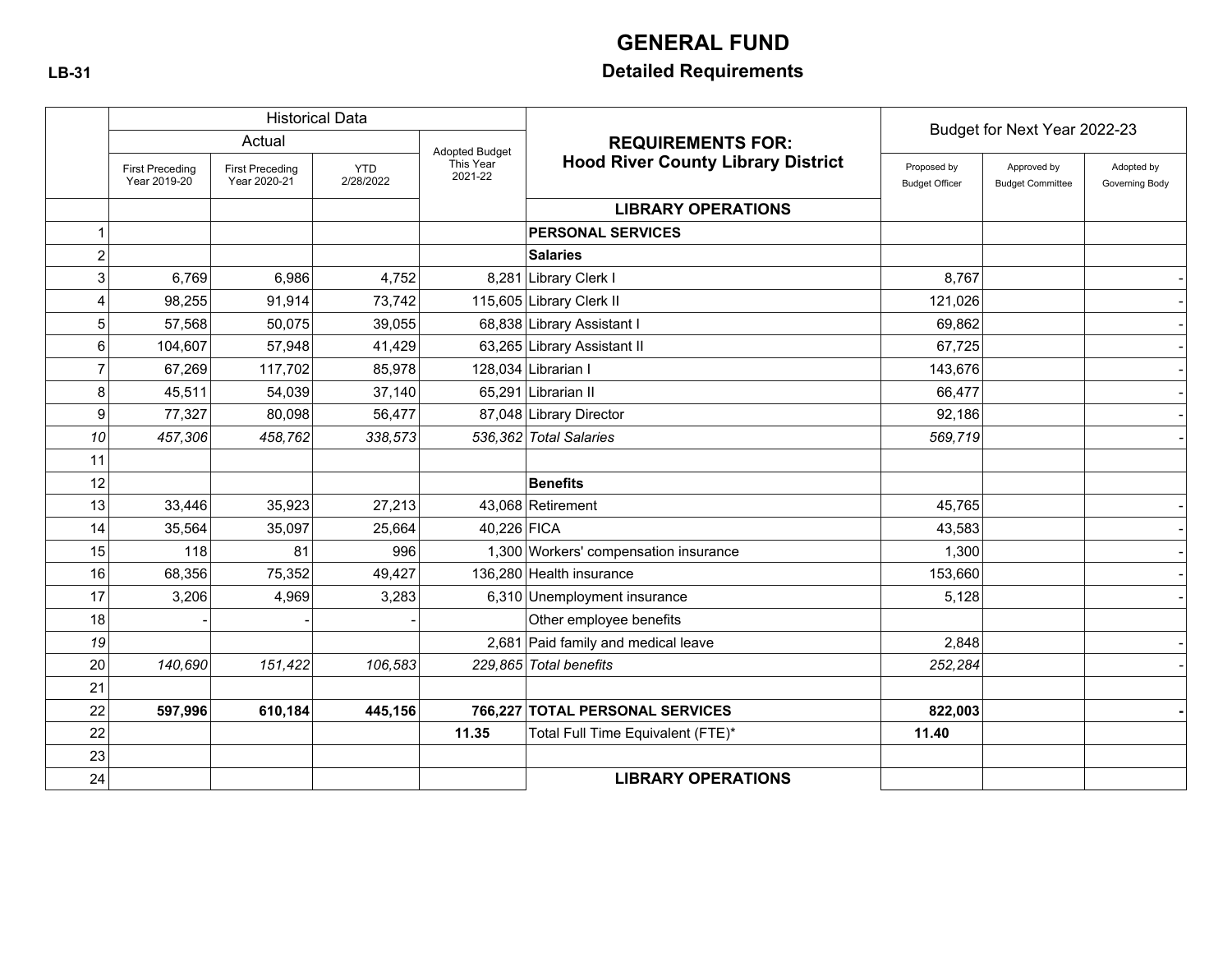| 25 |        |        |        | <b>MATERIALS AND SERVICES</b>           |        |  |
|----|--------|--------|--------|-----------------------------------------|--------|--|
| 26 | 190    | 346    | 158    | 300 Bank charges                        | 300    |  |
| 27 |        |        |        | Bookmobile                              | 5,000  |  |
| 28 | 13,938 | 14,269 | 5,663  | 13,400 Building rental                  | 15,200 |  |
| 29 | 16,940 | 13,692 | 14,619 | 20,000 Building maintenance             | 20,000 |  |
| 30 | 8,359  | 6,473  | 9,892  | 15,000 HVAC                             | 15,000 |  |
| 31 | 2,086  | 1,973  | 1,468  | 2,450 Elevator                          | 2,315  |  |
| 32 | 5,336  | 5,041  | 3,155  | 5,220 Telephone                         | 5,200  |  |
| 33 | 2,450  | 2,824  | 4,599  | $5,840$ Internet                        | 5,840  |  |
| 34 | 74,051 | 73,478 | 41,163 | 90,000 Collection development           | 90,000 |  |
| 35 | 13,275 | 13,987 | 8,772  | 13,000 Technology                       | 13,000 |  |
| 36 | 26,715 | 26,444 | 20,038 | 29,000 Accounting and auditing          | 29,000 |  |
| 37 | 1,747  | 2,064  | 1,177  | $2,300$ Courier                         | 2,300  |  |
| 38 | 20,136 | 22,033 | 17,869 | 29,000 Custodial services               | 30,000 |  |
| 39 | 5,157  | 3,700  | 3,326  | 4,000 Technical services                | 4,000  |  |
| 40 | 13,069 | 13,396 | 13,782 | 14,200 Library consortium               | 15,400 |  |
| 41 | 1,417  | 3,554  | 2,022  | $3,500$ Copiers                         | 3,500  |  |
| 42 |        |        | 2,973  | Elections                               | 3,000  |  |
| 43 | 4,445  | 2,662  | 4,615  | 4,000 Furniture and equipment           | 4,000  |  |
| 44 | 13,002 | 13,134 | 14,076 | 16,000 Property and liability insurance | 21,000 |  |
| 45 | 19,449 | 20,029 | 16,101 | 25,000 Georgiana Smith Memorial Gardens | 20,000 |  |
| 46 | 2,915  | 2,135  | 963    | 4,000 Legal Services                    | 4,000  |  |
| 47 |        | 1,498  |        | 30,000 Professional services            | 25,000 |  |
| 48 | 3,880  | 3,026  | 1,614  | 4,000 Membership dues                   | 4,000  |  |
| 49 | 1,670  | 1,289  | 1,631  | 1,500 Miscellaneous                     | 1,500  |  |
| 50 | 710    | 793    | 677    | 1,000 Postage/freight                   | 1,000  |  |
| 51 | 298    | 376    | 195    | 500 Printing                            | 500    |  |
| 52 | 13,213 | 12,603 | 7,740  | 20,000 Programs                         | 20,000 |  |
| 53 | 1,250  | 903    | 2,048  | 2,000 Advertising                       | 2,000  |  |
| 54 | 10,713 | 8,149  | 7,737  | 14,000 Office supplies                  | 14,000 |  |
| 55 | 2,594  | 222    | 408    | $4,000$ Travel                          | 4,000  |  |
| 56 | 1,409  | 1,761  | 363    | 4,000 Training                          | 3,000  |  |
| 57 | 81     |        |        | 1,500 Board development                 | 1,500  |  |
| 58 | 200    |        | 100    | 500 Parking reimbursement               | 500    |  |
| 59 | 14,835 | 13,129 | 11,071 | 21,000 Electricity                      | 20,000 |  |
| 60 | 1,418  | 1,586  | 1,110  | $2,000$ Garbage                         | 2,000  |  |
| 61 | 4,748  | 5,647  | 4,245  | 10,000 Natural gas                      | 10,000 |  |
| 62 | 4,640  | 5,005  | 3,169  | 5,600 Water and sewer (building)        | 5,600  |  |
| 63 |        |        |        |                                         |        |  |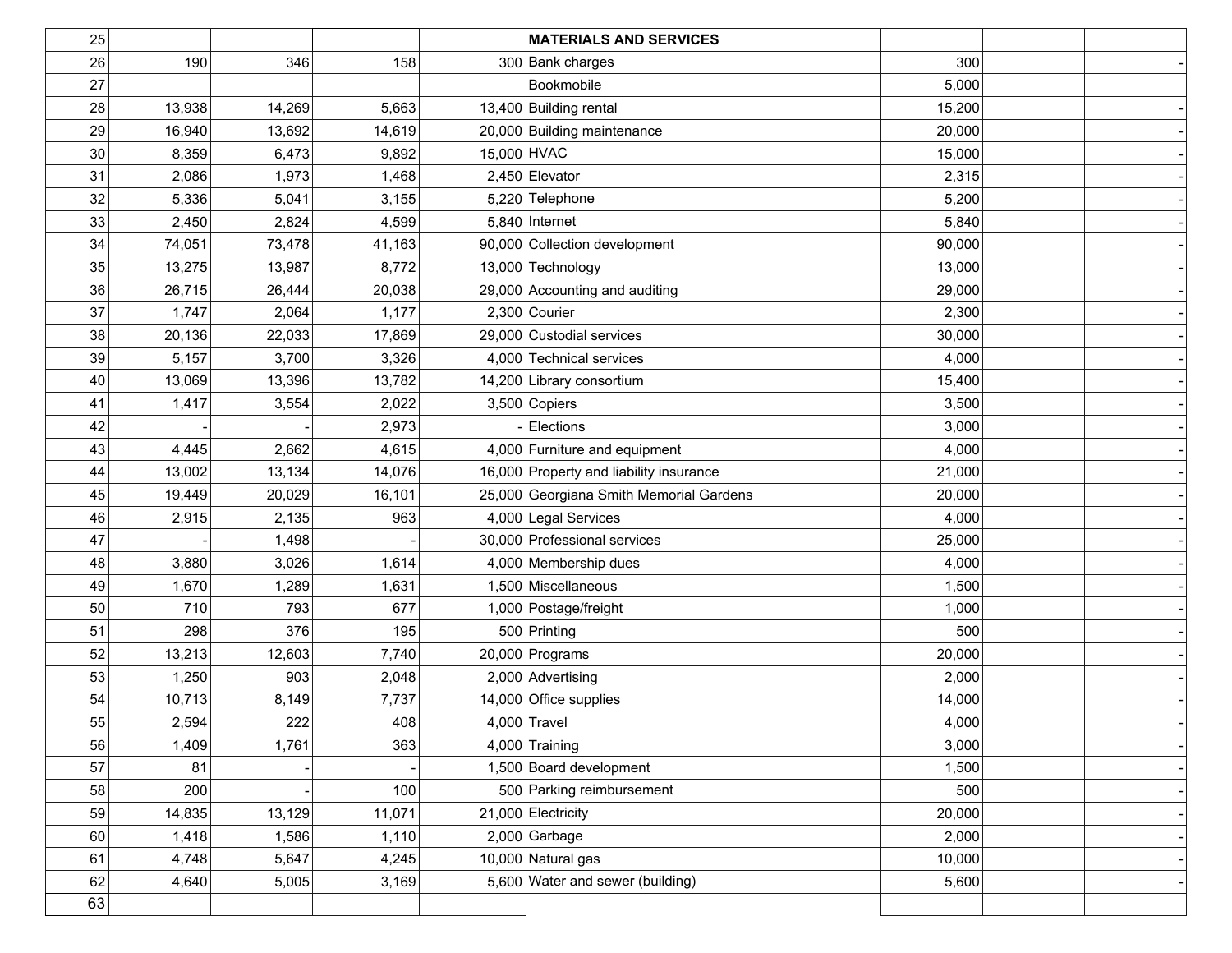| 64 | 306,336   | 297,221   | 228,539 | 417,810 TOTAL MATERIALS & SERVICES         | 422,655   |  |
|----|-----------|-----------|---------|--------------------------------------------|-----------|--|
| 65 |           |           |         |                                            |           |  |
| 66 | 123,000   | 20,000    | 25,000  | 25,000 TRANSFER TO CAPITAL RESERVE         | 20,000    |  |
| 67 |           |           |         |                                            |           |  |
| 68 |           |           |         | 100,000 CONTINGENCY                        | 100,000   |  |
| 69 |           |           |         |                                            |           |  |
| 70 | 1,027,332 | 927,405   | 698,695 | 1,309,037 Total expenditures               | 1,364,658 |  |
| 71 |           |           |         |                                            |           |  |
| 72 |           |           |         | 12,000 Vacation Reserve                    | 12,000    |  |
| 73 | 671,532   | 857,401   |         | Ending Balance (Prior Years)               |           |  |
| 74 |           |           |         | 629,453 UNAPPROPRIATED ENDING FUND BALANCE | 666,552   |  |
| 75 | 1,698,864 | 1,784,806 |         | 1,950,490 TOTAL REQUIREMENTS               | 2,043,210 |  |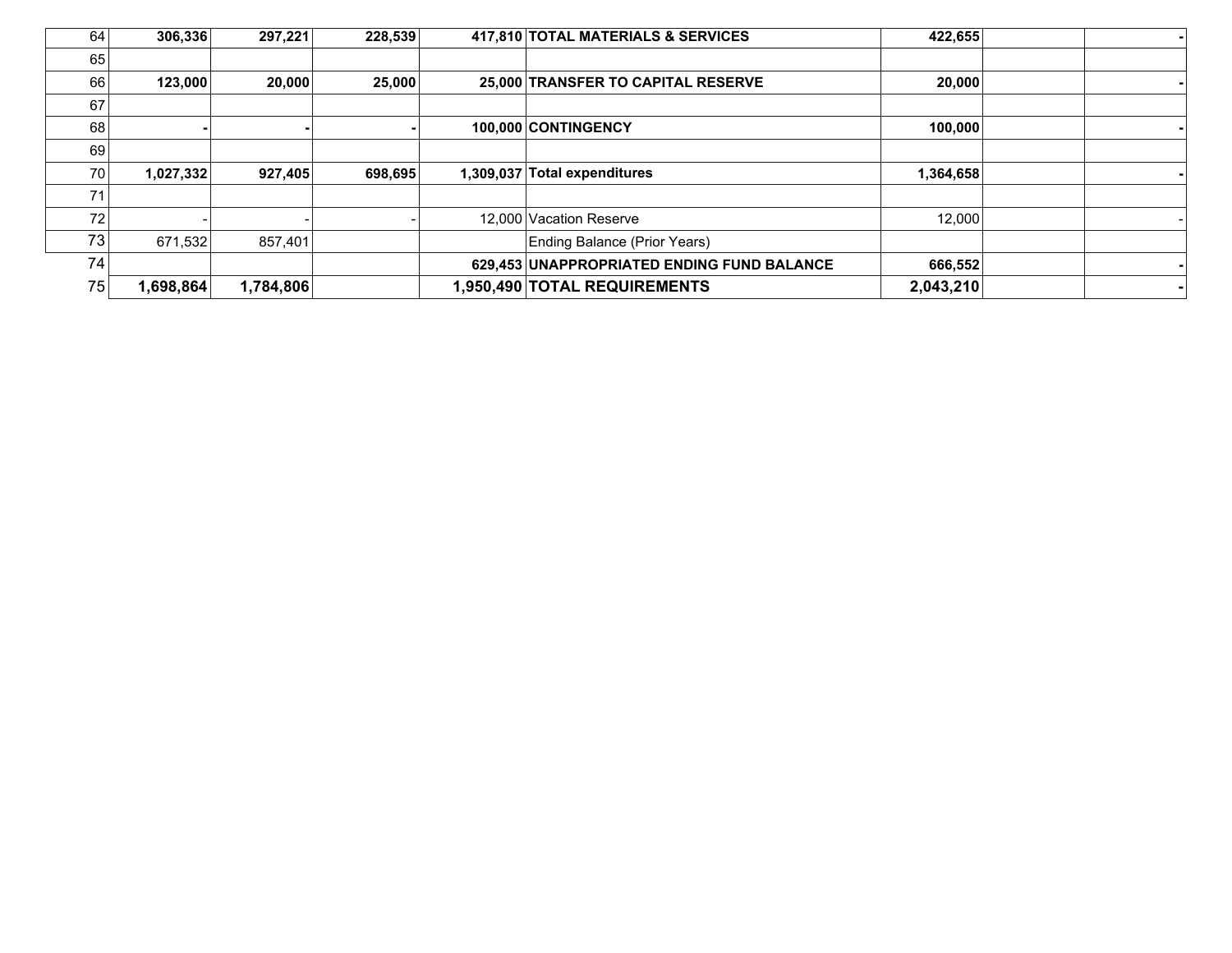## **CAPITAL EQUIPMENT RESERVE FUND**

### **LB-11 Resources and Requirements**

Fund review year: 2021

This fund is authorized and established by Resolution No. 2013-14.008 on May 20,<br>2014, for the following specified purposes: capital outlay for land acquisition,<br>building construction/improvements, installation

and repair of major building systems, and depreciable equipment.

#### **Hood River County Library District**

|    | <b>Historical Data</b>                 |                                        |                         |                       |                                        |                                      |                                        |                              |  |
|----|----------------------------------------|----------------------------------------|-------------------------|-----------------------|----------------------------------------|--------------------------------------|----------------------------------------|------------------------------|--|
|    |                                        | Actual                                 |                         | <b>Adopted Budget</b> |                                        | Budget for Next Year 2022-23         |                                        |                              |  |
|    | <b>First Preceding</b><br>Year 2019-20 | <b>First Preceding</b><br>Year 2020-21 | <b>YTD</b><br>2/28/2022 | This Year<br>2021-22  | <b>REQUIREMENTS DESCRIPTION</b>        | Proposed by<br><b>Budget Officer</b> | Approved by<br><b>Budget Committee</b> | Adopted by<br>Governing Body |  |
|    |                                        |                                        |                         |                       | <b>RESOURCES</b>                       |                                      |                                        |                              |  |
| C  | 93,230                                 | 109,875                                | 125,338                 |                       | 120,000 Cash on hand                   | 141,000                              |                                        |                              |  |
| ົ  | 2,359                                  | 637                                    | 417                     |                       | 2.000 Interest                         | 1,000                                |                                        |                              |  |
| 4  | 123,000                                | 20,000                                 | 25,000                  |                       | 25.000 Transfer from General Fund      | 20,000                               |                                        |                              |  |
| 5  |                                        |                                        |                         |                       |                                        |                                      |                                        |                              |  |
| 6  | 218,589                                | 130,512                                | 150,755                 |                       | 147,000 TOTAL RESOURCES                | 162,000                              |                                        |                              |  |
|    |                                        |                                        |                         |                       |                                        |                                      |                                        |                              |  |
| 8  |                                        |                                        |                         |                       | <b>REQUIREMENTS</b>                    |                                      |                                        |                              |  |
| 9  | 111,714                                | 5,174                                  | 10,602                  |                       | 100,000 Capital outlay                 | 125,000                              |                                        |                              |  |
| 10 | 109,875                                | 125,338                                |                         |                       | Ending balance (prior years)           |                                      |                                        |                              |  |
| 11 |                                        |                                        |                         |                       | 47,000 RESERVED FOR FUTURE EXPENDITURE | 37,000                               |                                        |                              |  |
| 12 | 221,589                                | 130,512                                |                         |                       | 147,000 TOTAL REQUIREMENTS             | 162,000                              |                                        |                              |  |
|    |                                        |                                        |                         |                       |                                        |                                      |                                        |                              |  |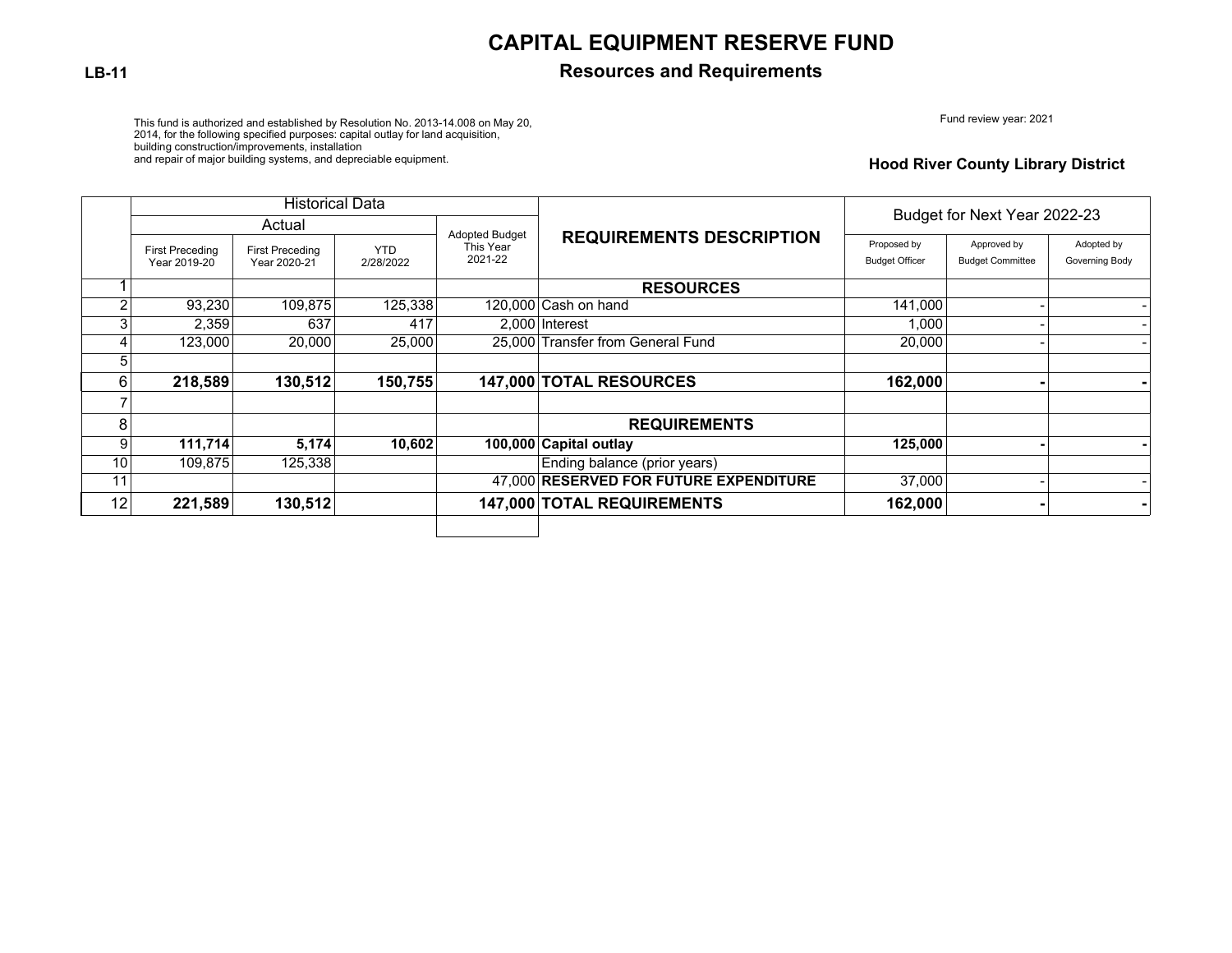# **SPECIAL FUND**

# **LB-10 Resources and Requirements Hood River County Library District**

# **GRANTS FUND**

|                  |                                        | <b>Historical Data</b>                 |                         |                                                          |                                         | Budget for Next Year 2022-23           |                              |  |  |  |
|------------------|----------------------------------------|----------------------------------------|-------------------------|----------------------------------------------------------|-----------------------------------------|----------------------------------------|------------------------------|--|--|--|
|                  |                                        | Actual                                 |                         | <b>REQUIREMENTS DESCRIPTION</b><br><b>Adopted Budget</b> |                                         |                                        |                              |  |  |  |
|                  | <b>First Preceding</b><br>Year 2019-20 | <b>First Preceding</b><br>Year 2020-21 | <b>YTD</b><br>2/28/2022 | This Year<br>2021-22                                     | Proposed by<br><b>Budget Officer</b>    | Approved by<br><b>Budget Committee</b> | Adopted by<br>Governing Body |  |  |  |
| $\mathbf 1$      |                                        |                                        |                         |                                                          | <b>RESOURCES</b>                        |                                        |                              |  |  |  |
| $\boldsymbol{2}$ | 110,203                                | 114,512                                | 114,512                 |                                                          | 245,000 Cash on hand                    | 70,000                                 |                              |  |  |  |
| 3                | 9,133                                  | 33,182                                 | 31,692                  |                                                          | 150,000 Grants (specific purposes)      | 150,000                                |                              |  |  |  |
| 4                | 15,010                                 | 14,300                                 | 14,300                  |                                                          | 20,000 Friends of the Library donations | 25,000                                 |                              |  |  |  |
| 5                | 30,694                                 | 153,500                                | 3,000                   |                                                          | 100,000 Library Foundation donations    | 125,000                                |                              |  |  |  |
| 6                | 5,500                                  | 8,000                                  | 8,000                   |                                                          | 20,000 Pat Hazelhurst Fund donations    | 20,000                                 |                              |  |  |  |
| $\overline{7}$   |                                        |                                        |                         |                                                          |                                         |                                        |                              |  |  |  |
| 8                | 170,540                                | 323,494                                | 171,504                 |                                                          | 535,000 TOTAL RESOURCES                 | 390,000                                |                              |  |  |  |
| 9                |                                        |                                        |                         |                                                          |                                         |                                        |                              |  |  |  |
| 10               |                                        |                                        |                         |                                                          | <b>REQUIREMENTS</b>                     |                                        |                              |  |  |  |
| 11               |                                        |                                        |                         |                                                          | <b>Personal services</b>                |                                        |                              |  |  |  |
| 12               |                                        |                                        |                         |                                                          | <b>Salaries</b>                         |                                        |                              |  |  |  |
| 13               |                                        |                                        |                         |                                                          |                                         |                                        |                              |  |  |  |
| 14               | 886                                    |                                        |                         |                                                          | 5,000 Clerk I                           | 5,000                                  |                              |  |  |  |
| 15               | 1,065                                  |                                        |                         |                                                          | 5,000 Library Assistant II              | 5,000                                  |                              |  |  |  |
| 16               |                                        |                                        |                         |                                                          | <b>Benefits</b>                         |                                        |                              |  |  |  |
| 17               |                                        |                                        |                         |                                                          | Retirement                              |                                        |                              |  |  |  |
| 18               | (7)                                    |                                        |                         |                                                          | $750$ FICA                              | 750                                    |                              |  |  |  |
| 19               |                                        |                                        |                         |                                                          | 250 Workman's compensation              | 250                                    |                              |  |  |  |
| 20               |                                        |                                        |                         |                                                          | <b>Health insurance</b>                 |                                        |                              |  |  |  |
| 21               | (1)                                    |                                        |                         |                                                          | 100 Unemployment insurance              | 100                                    |                              |  |  |  |
| 22               |                                        |                                        |                         |                                                          |                                         |                                        |                              |  |  |  |
| 23               |                                        |                                        |                         |                                                          | 500 Other personal services             | 500                                    |                              |  |  |  |
| 24               |                                        |                                        |                         |                                                          |                                         |                                        |                              |  |  |  |
| 25               | 1,943                                  |                                        |                         |                                                          | 11,600 Total personal services          | 11,600                                 |                              |  |  |  |
| 26               |                                        |                                        |                         |                                                          |                                         |                                        |                              |  |  |  |
| 27               |                                        |                                        |                         |                                                          | <b>Materials and services</b>           |                                        |                              |  |  |  |
| 28               | 20,832                                 | 26,681                                 | 15,188                  |                                                          | 60,000 Collection development           | 70,000                                 |                              |  |  |  |
| 29               | 1,429                                  | 1,710                                  | 815                     |                                                          | 30,000 Technology                       | 35,000                                 |                              |  |  |  |
| 30               | 15,676                                 | 16,734                                 | 11,173                  |                                                          | 38,400 Programs                         | 38,400                                 |                              |  |  |  |
| 31               | 8,300                                  | 6,682                                  | 6,682                   |                                                          | 60,000 Furniture and equipment          | 55,000                                 |                              |  |  |  |

 $\Gamma$